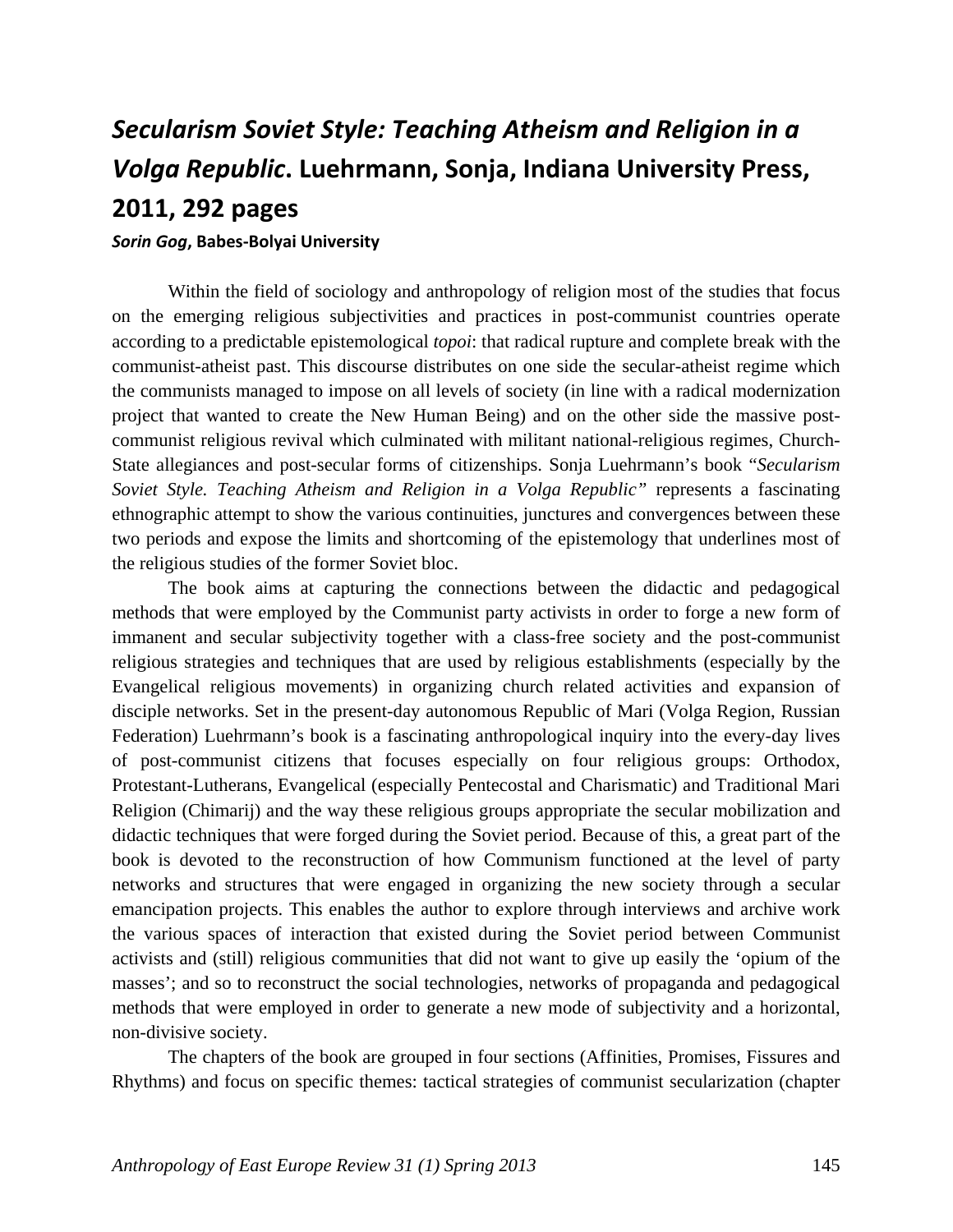1 and 2), pedagogical methods employed by both secular and religious groups (chapter 3 and 4), a critique of the old and new horizons of communist and post-communist modes of authenticity (chapter 5 and 6) and finally, post-Soviet religious hybridization of didactic technologies of the self (chapter 7).

The central axis of the research is based on Weber's concept of "elective affinities" that is employed by the author to show that the use of didactic methods constitute an important flection "[…] *between Soviet atheist and post-Soviet religious practice, and has had an effect on the 'ecclesiology' of some secularist and religious groups: their doctrine about the nature of their community and the mechanisms that hold it together. In particular, the network of teacherstudent relationships held together by methodical instructions, was a Soviet way of organizing social relations that had a curios afterlife in religious practice. (60)"*

Later on in the book Luehrmann comes to the conclusion that this is not the case of the majority of the religious population (since Orthodoxy – almost 48 % of the Mari population according to http://sreda.org/arena - escapes totally this methodical mode of religiosity in favor of a more hierarchical model of religious transmission) and that these patterns are active to a certain degree among the local pagan cults (6% self declared, but could go up to 25% according to some estimates), and mostly among the Evangelical groups (altogether not more that 6-7%), especially among the Charismatics (but also among Baptists, Pentecostals and Lutherans). The author does not provide much socio-demographical information regarding the existing religious structure of Mari society, so it's hard to asses the degree of permeability of these Soviet methodologies within contemporary religious culture. The fact the Evangelical groups develop the same type of practices of the self, religious technologies and group-networking in U.S, Latin America and Africa could hint to the fact that the affinities Luehrmann explores are not so much Soviet legacies but deeper genealogical connection between Marxism and Protestantism, parallel developments of social ontologies that sprung out of modernity and aimed at generating new forms of communities, ethical subjects, and vocational inner-worldliness. The book does not reveal specific post-Soviet trademarks of Evangelical religious methodologies; rather we see a vast network of post-Protestant forms of subjectivization practices that are expanding with great velocity at a global scale (in Soviet and post-Soviet). The author rightly distances herself from framing the communist/post-communist transmission in terms of causality, in favor of an interdependent model (p.218-219), nevertheless the idea of Soviet legacy that permeates religious culture acts as a strong framework that organizes the material of the book.

What becomes clear during the in-depth incursion in the multiple life-histories, archive material, spaces of secular and religious interactions and pedagogical methodologies is the limited impact atheism had in terms of eradicating religion. Luehrmann elaborates little on this since she is interested in showing how the *material* and *technical* aspects of organizations (the expansion of party networks) are reproduced from one period to the other. This enables us to decouple on one hand the subjectivities (and correlated practices of the self), local ontologies and meaningful community structures and on the other hand the systemic requirements of state structures that wanted to bureaucratically organize society through social engineering and the re-